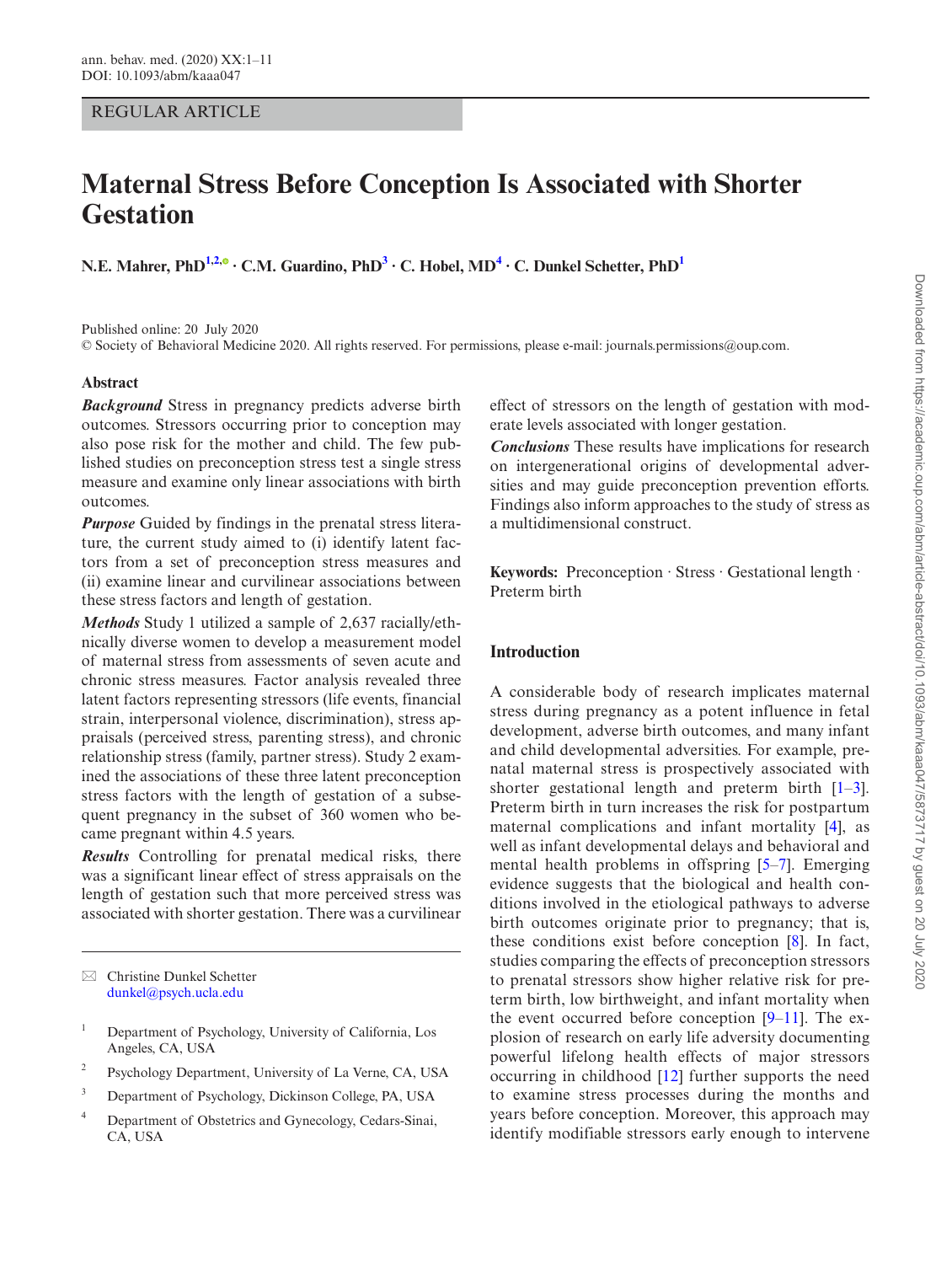more effectively and improve maternal and child outcomes [\[13](#page-9-9)].

A life course perspective posits that stressors occurring prior to conception contribute to a mother's health capital, which in turn affects her body's ability to cope with future stressors, including pregnancy [\[14](#page-9-10)]. The accumulation of all preconception stressors, no matter when they occurred in a woman's life or their nature or origin, are thought to increase the likelihood of adverse birth outcomes. Others theorize that stressors occurring 6 months to 1 year prior, or just proximal to conception, can influence embryonic implantation and placental and fetal development [\[15](#page-9-11)]. This proximal preconception period (6–12 months before conception) has been the most closely studied in both the animal and human literature. Animal models indicate that offspring of rats randomly assigned to stress exposures such as overcrowding or isolation, intermittent pain, or food/water deprivation prior to pregnancy have higher risk for adverse neurodevelopmental outcomes at birth compared with those not exposed, and the effects last into adulthood [[15\]](#page-9-11). Moreover, population-based studies of humans in the United States, Denmark, and Sweden have shown that exposure to stressful life events such as divorce or the death or illness of a close relative or loved one in the year prior to conception increases the risk for preterm birth (delivery at less than 37 weeks gestation) [\[9](#page-9-6)], low birthweight [\[10](#page-9-12), [16](#page-9-13), [17\]](#page-9-14), and infant mortality [[11\]](#page-9-7). Taken together, these studies point to 1 year prior to conception as a sensitive period when maternal stress may increase the risk for a range of adverse birth and offspring outcomes. Yet, prior studies have typically included only one preconception stress measure, most often an inventory of negative life events, in order to test associations with birth outcomes [\[18](#page-9-15)]. Thus, the associations of different types of maternal preconception stress with birth outcomes, and their independent contributions have not been tested.

Furthermore, the possibility of non-linear associations between maternal preconception stress and birth outcomes has not been addressed in this body of work, despite a small literature suggesting that a small or moderate degree of stress may be adaptive for the fetus [[19\]](#page-9-16). Some researchers posit that the link between stress and child outcomes may mirror the U-shaped relation between arousal and performance (moderate arousal leading to optimal performance) previously demonstrated in the psychological literature [\[20](#page-9-17)]. In other words, low and high stress may be detrimental, whereas moderate stress may prepare the fetus for the postnatal environment [\[21](#page-9-18)]. A few studies show that moderate levels of anxiety, depression, pregnancy-specific stress, and general stress occurring during pregnancy predict better motor and cognitive outcomes in infants and children [[22,](#page-9-19) [23\]](#page-9-20) but this relationship has not been tested

with respect to pre-pregnancy or preconception stress. It is plausible given some continuity of preconception and prenatal stress in women that curvilinear relationships also apply to preconception stress.

# **Types of Stress**

Researchers continue to debate the concept of stress, emphasizing that it is not unidimensional in nature [[24\]](#page-9-21). Rather, the stress process includes exposures to environmental stressors, events, or conditions that are observable in the social or physical environment as well as subjective responses involving individuals' perceptions or appraisals of their ability to cope with those stressors [\[24](#page-9-21)[–29](#page-9-22)]. Researchers also differentiate between episodic or acute stressors, which are characterized as discrete or time-limited, and chronic stressors, which are longerlasting challenges [[24,](#page-9-21) [30](#page-9-23), [31](#page-9-24)]. Studies examining stress in the prenatal period have identified multiple stress constructs including stress exposures, chronic stressful conditions, and perceptions of stress [\[2](#page-9-25)]. During pregnancy, acute or episodic stress exposures such as negative life events or major catastrophes have been more consistently linked with the risk for preterm birth, whereas chronic stressors and emotional distress have more often been found to increase risk for low birth weight [[18\]](#page-9-15). Although the type of stressor a woman encounters may have different implications for birth outcomes, multiple measures of stress have rarely been included in the same study during pregnancy [\[32](#page-9-26)[–34](#page-10-0)], let alone studied before conception.

The current study has two aims: (i) To differentiate distinct and conceptually interpretable latent preconception stress factors (i.e., a measurement model) from a fairly comprehensive set of stress measures administered by interview to a large and racially/ethnically diverse sample of women in the United States and (ii) To test the independent associations of preconception stress factors with the length of gestation within a subset of women who became pregnant again and had live births. Both linear and curvilinear effects were tested. The terms "preconception" and "interconception" are used interchangeably and variably in the literature. Sometimes "preconception" refers to the period before conception of a first child, but more often it is now used to refer to the period before conception of any child, which is how it is used here. In Study 1, we expected to find latent preconception stress factors representing stressors and stress appraisals, consistent with theoretical stress frameworks [[27,](#page-9-27) [28\]](#page-9-28). For Study 2, we hypothesized that episodic forms of stress before conception would be associated with shorter gestational length based on prior evidence [\[35](#page-10-1)[–37](#page-10-2)]. It is known that every day in the womb is of benefit to fetal development especially toward the end of pregnancy; thus, gestational length in weeks is an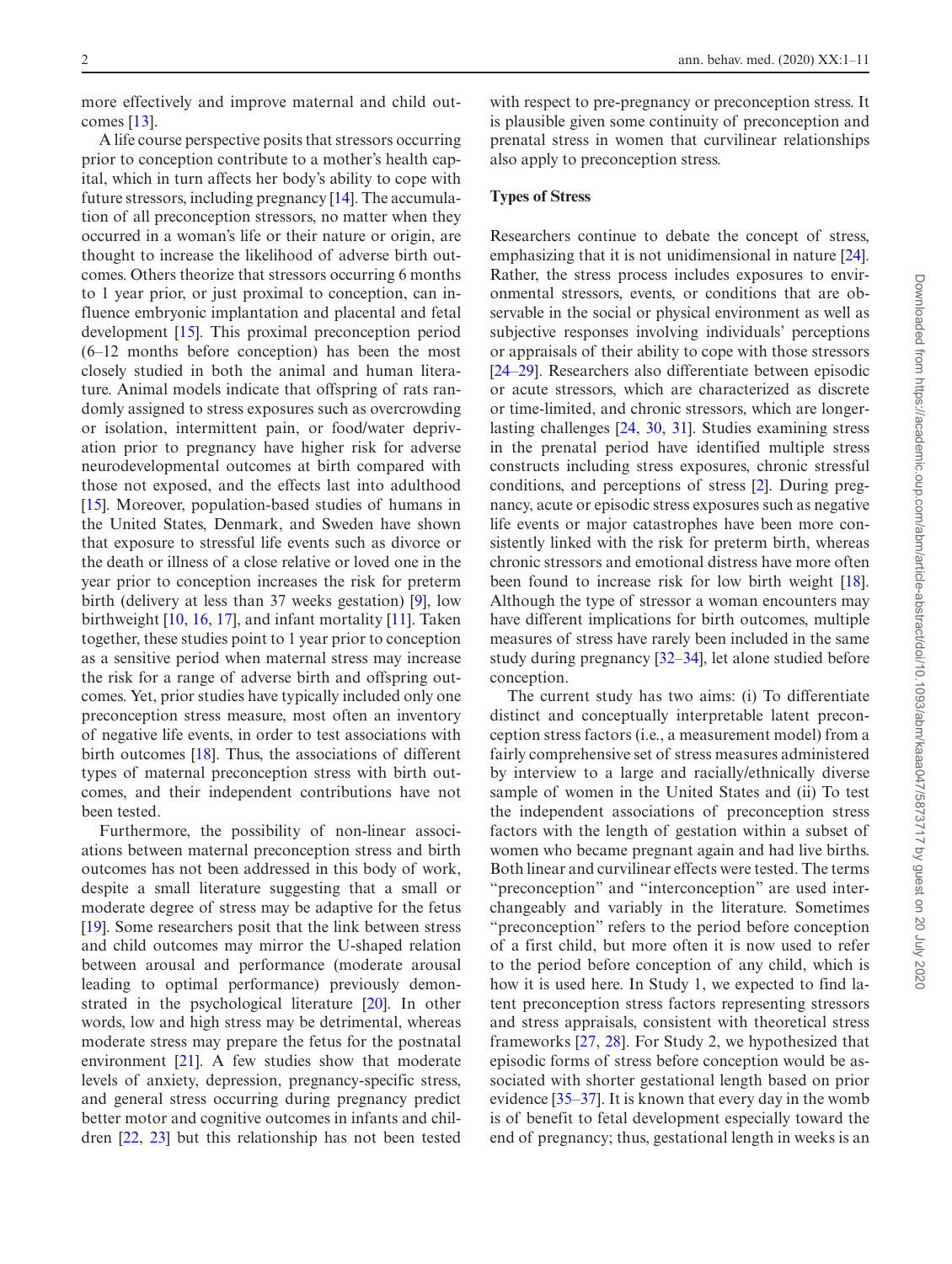important health outcome [[38,](#page-10-3) [39\]](#page-10-4). The current study's comprehensive measurement of stressors and stress appraisals prior to conception, tests for independent associations between latent factors of stress and birth outcomes, and exploratory analyses of curvilinear associations are all novel, and results may advance the understanding of the biological and etiological pathways that lead to adverse birth outcomes even before a pregnancy begins.

# **Materials and Methods**

## **Participants and Procedure**

Participants for Study 1 were 2,637 mothers from the five sites in the Community Child Health Research Network (CCHN) study: Washington, DC, Baltimore, Maryland, Los Angeles County, California, Lake County, Illinois, and seven counties in eastern North Carolina. The CCHN is a multi-site research network funded by the Eunice Kennedy Shriver National Institutes of Child Health and Human Development (NICHD) to investigate health disparities in pregnancy outcomes and biopsychosocial factors that affect maternal and child health [[40\]](#page-10-5). The CCHN cohort included African-American/Black (53.4%), Latina (25.6%), and non-Hispanic White (20.8%) women who were recruited immediately after the birth of a child in predominantly low-income and diverse areas of the United States. As such, this sample includes more women of color and families living below or near the poverty level than many studies of prenatal health and child development. As the focus of CCHN was on maternal child health disparities, the study provides a rare opportunity to examine stress among those in a population with highest exposures.

The Institutional Review Board at each participating site approved the study. Participants were interviewed by trained community members in their language of preference (English or Spanish) in their homes using structured interviews. The current study uses data collected from mothers 1 (Time 1), 6 (Time 2), and 12 (Time 3) months after the birth of a child (see [Fig. 1](#page-2-0) for a diagram of the study design). The majority of this sample (71%) were living at or below 200% of the federal poverty level. The average per capita household income, adjusted for cost of living, was \$12,425.21 (*SD* = \$20,542.39). Mothers were between 17 and 42 years old at Time 1 (*M* = 25.56, *SD* = 5.63 years) and had completed an average 12.91 years of education  $(SD = 2.78)$ . Approximately one-third (31.6%) of the sample was married, 28.1% were cohabitating but not married, and 40.4% were not married or cohabitating.

The sample for Study 2 includes 360 women who became pregnant again during the study period and participated in follow-up assessments after the birth of their subsequent child (interpregnancy interval ranged from 1.71 to 55.39 months,  $M(SD) = 15.85$  (10.33) months and was highly negatively skewed). Of the women who became pregnant again and were included in the follow-up sample, 67% were pregnant within 18 months of giving birth. Data about birth outcomes and pregnancy risk from these subsequent pregnancies were obtained from medical records and supplemented with





<span id="page-2-0"></span>**Fig. 1.** Diagram of Community Child Health Network (CCHN) and subsequent child follow-up study design.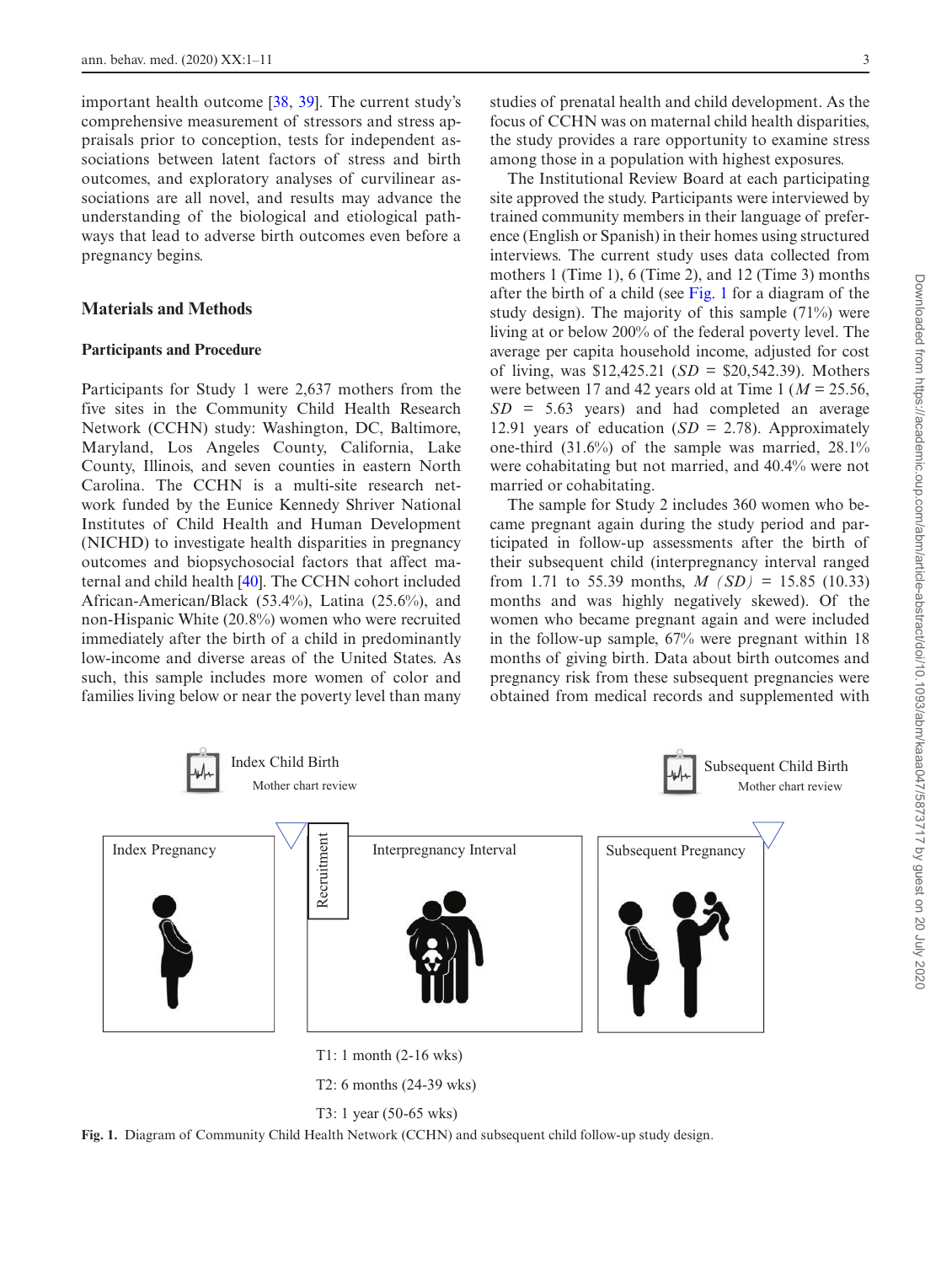self-report from structured interviews 1 month after the birth. In this Study 2 sub-sample, 43.8% identified as Black or African-American, 29.6% as Latina or Hispanic, and 26.6% as non-Hispanic White. The majority of this sub-sample (72%) had incomes at or below 200% of the federal poverty level. The average per capita household income, adjusted for cost of living, was \$13, 275.57 ( $SD = $20,233.62$ ). Mothers were on average 25.22 years old at Time 1  $(SD = 5.10$  years) and received on average 12.62 years of education (*SD* = 2.75). Approximately one-third of this sub-sample was married (35.6%), 30.1% were cohabitating, and 34.4% were not married or cohabitating. Participants in Study 2 were more likely to be married  $(\chi^2(2) = 6.98, p < .05)$  and less likely to be Black  $(\chi^2(2) = 17.2, p < .001)$  compared with participants in the Study 1 sample. There were no other significant differences between the Study 1 and Study 2 samples on other demographic variables.

## **Measures**

## **Maternal Preconception Stress**

Maternal stress measures were administered at one of the three timepoints across one year of study, all occurring prior to conception of a child for those included in Study 2. *Chronic Stress* was measured using a CCHN adaptation of the UCLA Life Stress Interview [[41\]](#page-10-6) at Time 2. This semi-structured interview assesses chronic demands on three life domains (family, partner, and co-parenting relationship). Trained interviews assigned objective scores in the three domains based on the content of the interviews. *Discrimination* was assessed using the Everyday Discrimination Scale [\[42](#page-10-7)] at Time 1 ( $\alpha$  = .89 in English  $\alpha$  = .88 in Spanish). Scores on this measure were highly skewed and log-transformed prior to analyses. *Financial Stress including Food Insecurity* was measured using CCHN-developed survey items at Time 1 (α = .69 in English α = .68 in Spanish). *Interpersonal Violence (IPV)* was measured using the HITS [\[43](#page-10-8), [44](#page-10-9)] at Time 1 ( $\alpha$  = .74 in English and Spanish). Data were highly skewed and log-transformed prior to analyses. *Parenting Stress*, which assessed stress related to parenting the child from their pregnancy before enrolling in the study, was measured with the Parenting Stress Index [\[45](#page-10-10), [46](#page-10-11)] at Time 3 ( $\alpha$  = .92 in English  $\alpha$  = .94 in Spanish). *Perceived Stress* was measured using the Perceived Stress Scale [[47\]](#page-10-12) at Times 1-3 (Mean over three timepoints:  $\alpha$  = .88 in English and  $\alpha$  = .73 Spanish). *Stressful Life Events* in the past year was assessed using the Life Events Inventory [[48\]](#page-10-13) at Time 1 and Time 3. Given the theorized difference between exposure to the adverse events and the subjective response to them [[24\]](#page-9-21), and the equally potent

predictive value of total number of events [\[49](#page-10-14)], total count of stressful life events was used.

Most of the measures of stress in the current paper have previously been used in Spanish in perinatal research evidencing strong psychometrics where appropriate. The PSS is the most validated of the set with research in English and Spanish worldwide [this study, [\[50](#page-10-15)]. Life events inventories similar to this one have been translated and used as well in these prior papers and in many others. The Parenting Stress Index was used in the CCHN Study in Spanish and showed alpha coefficients over .90 for both English and Spanish (this study). Everyday discrimination has been used less often in Spanish speaking populations, but recent work has investigated the measures properties in Spanish [[51\]](#page-10-16). The HITS for measuring IPV has been used in both English and Spanish previously [\[52](#page-10-17)] and is relatively brief and straight forward. Finally, the UCLA Life Stress Interview is relatively new and well-validated in English but not Spanish as yet. It is an interviewer-completed measure based on a semi-structured interview, however, and not one based on self-ratings. Interviewers who administered interviews in Spanish in the present study spoke Spanish fluently and rated interviews in English.

# **Length of Gestation**

Gestational length (weeks) was extracted from birth records/medical charts by trained research staff. Gestational length in weeks was treated as a continuous outcome. Eleven percent of the sample had preterm birth, defined as gestational length of less than 37 weeks. Birth weight was not examined in the current paper given its high correlation with gestational length ( $r = .60$ ,  $p <$ .001) and interest in having an independent outcome, as well as a lower incidence of low birth weight babies.

# **Pregnancy Risk**

Information regarding infections, hypertension, vascular and diabetes-related, and previous pregnancy conditions that increase risk for preterm birth was extracted from the participants' medical charts (see Hobel et al. [[53\]](#page-10-18) for the full list of conditions examined). Conditions that significantly related to gestational length in the current sample (i.e., preeclampsia, hypertension, and history of preterm birth) were combined to create a binary variable coded as low risk (88%) or high risk (12%). Given that all pregnancies in the study were at least the mother's second pregnancy, parity was coded using a binary variable (0 = second birth, 50%; 1 = greater than second birth, 50%) and interpregnancy interval was calculated in months. Type of delivery, coded as spontaneous vaginal delivery (62%) versus other (i.e., induced vaginal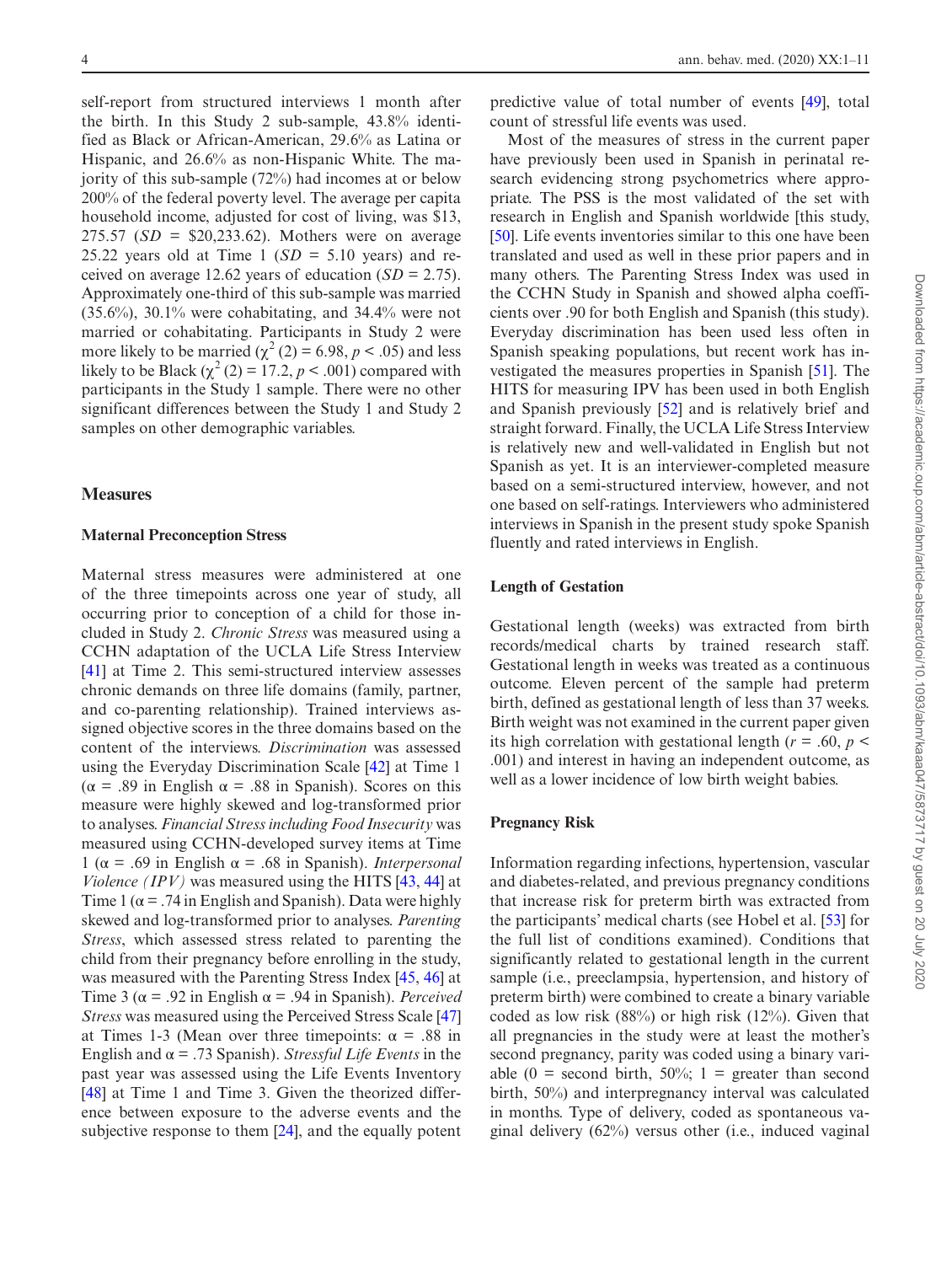delivery, or scheduled or emergency C-section; 38%), was obtained from the medical chart. All pregnancy risk variables were examined as possible covariates. Only medical risk (low/high) was significantly related to gestational length  $(r = -.23, p < .01)$  and was therefore included in Study 2 models. Note that participant demographic characteristics (i.e., age, income, education, race/ethnicity) were not related to gestational length (all *p*-values  $> .17$ ).

#### **Analyses**

#### *Study 1: measurement model*

Using the larger CCHN sample, we first examined factors in the maternal stress data using exploratory factor analyses (EFA), allowing for up to four factors to emerge. The exploratory factor analytic model used maximum likelihood with oblique rotation, which allowed for correlations among factors. Good (acceptable) model fit was determined based on recommendations from simulation studies that minimize Type I and Type II error rates: SRMR ≤ .05 (.08); RMSEA ≤ .05 (.08); CFI  $\ge$  .95 (.90) [[54,](#page-10-19) [55\]](#page-10-20). We replicated the best EFA solution with a confirmatory factor analysis (CFA) using two random halves of the sample. In the CFA, the unstandardized parameter estimate for the first predictor of each factor was set to 1 and other factor loadings were freely estimated. In the full sample, we used modification indices to guide the inclusion of correlated residuals among maternal stress variables that were measured at the same time point. A likelihood ratio test then compared the model fit between the original measurement model and model with correlated residuals within timepoints. Further, we compared the parameter estimates and correlations among factors between the two measurement models to assure that estimates were not changing substantially by adding correlated residuals.

# *Study 2: prediction of birth outcomes*

Using the sub-sample of mothers who became pregnant with a subsequent child, a structural equation model (SEM) examined the associations between the identified maternal preconception stress latent factors from Study 1 and gestational length in weeks, controlling for medical risk during the pregnancy (see **Supplementary** [Table 1](http://academic.oup.com/abm/article-lookup/doi/10.1093/abm/kaaa047#supplementary-data) for descriptive statistics on study variables and [Supplementary Table 2 f](http://academic.oup.com/abm/article-lookup/doi/10.1093/abm/kaaa047#supplementary-data)or bivariate correlations among stress indicators and study variables). Linear and quadratic relations between the preconception stress factors and gestational length were examined. Due to the smaller sample size with the SEM analyses  $(n = 360)$ , only one quadratic predictor of maternal preconception stress could be tested at a time. As a result, three models

were examined, each with one quadratic predictor and three linear predictors of gestational length, controlling for mothers' medical risk during her pregnancy. All analyses were run using Mplus software [\[56](#page-10-21)], which employs full information maximum likelihood estimation for handling missing data.

# **Results**

# **Study 1**

EFA results indicated that a three-factor solution fit the data best. The three-factor solution was significantly better than the one-factor  $(\chi^2)_{\text{difference}} = 786.00, p < .001)$ and two-factor solutions ( $\chi^2$ <sup>2</sup> difference = 497.23, *p* < .001) and the four-factor solution did not converge. Each factor included measures that clearly loaded most strongly on that particular factor (no cross-factor loadings were above .25). Discrimination had the lowest factor loading  $(\beta = .30)$ . Analyses were run with and without the discrimination variable and results from Study 1 and Study 2 remained the same. The three-factor model had acceptable fit: SRMR = .05; RMSEA = .06; CFI = .91. CFA replicated the three-factor model (see [Table 1](#page-5-0) for factor loadings and fit indices in the full sample). Inclusion of correlated residuals between variables measured at the same time-point, significantly improved the model fit  $(\chi^2)$ <sub>difference</sub> = 326.75, *p* < .001) and model fit indices increased from acceptable to good ranges [\(Table 1\)](#page-5-0). The largest parameter change was .10 (T3 Negative Life Events). All other changes were less than .10, including inter-factor correlations (see [Table 1](#page-5-0) for model fit and parameter estimate comparisons and [Fig. 2\)](#page-5-1). The three latent factors were labeled: stressors, stress appraisals, and chronic relationship stress. Measures that loaded onto the Stressors factor included exposure to stressful life events, financial stress and food insecurity, interpersonal violence, and discrimination. The Stress appraisals factor included general perceived stress and parenting stress. The Chronic relationship stress factor included assessment of family, partner, and co-parenting stress.

# **Study 2**

When testing the three SEM models that each included one quadratic effect, only the quadratic effect of stressors was significant. The final predictive model presented shows the linear effects of stressors, stress appraisals, and chronic relationship stress on gestational length and the quadratic effect only for stressors, controlling for mothers' medical risk during her pregnancy [\(Table 2](#page-6-0)). Higher stress appraisal before conception was significantly associated with shorter gestational length (linear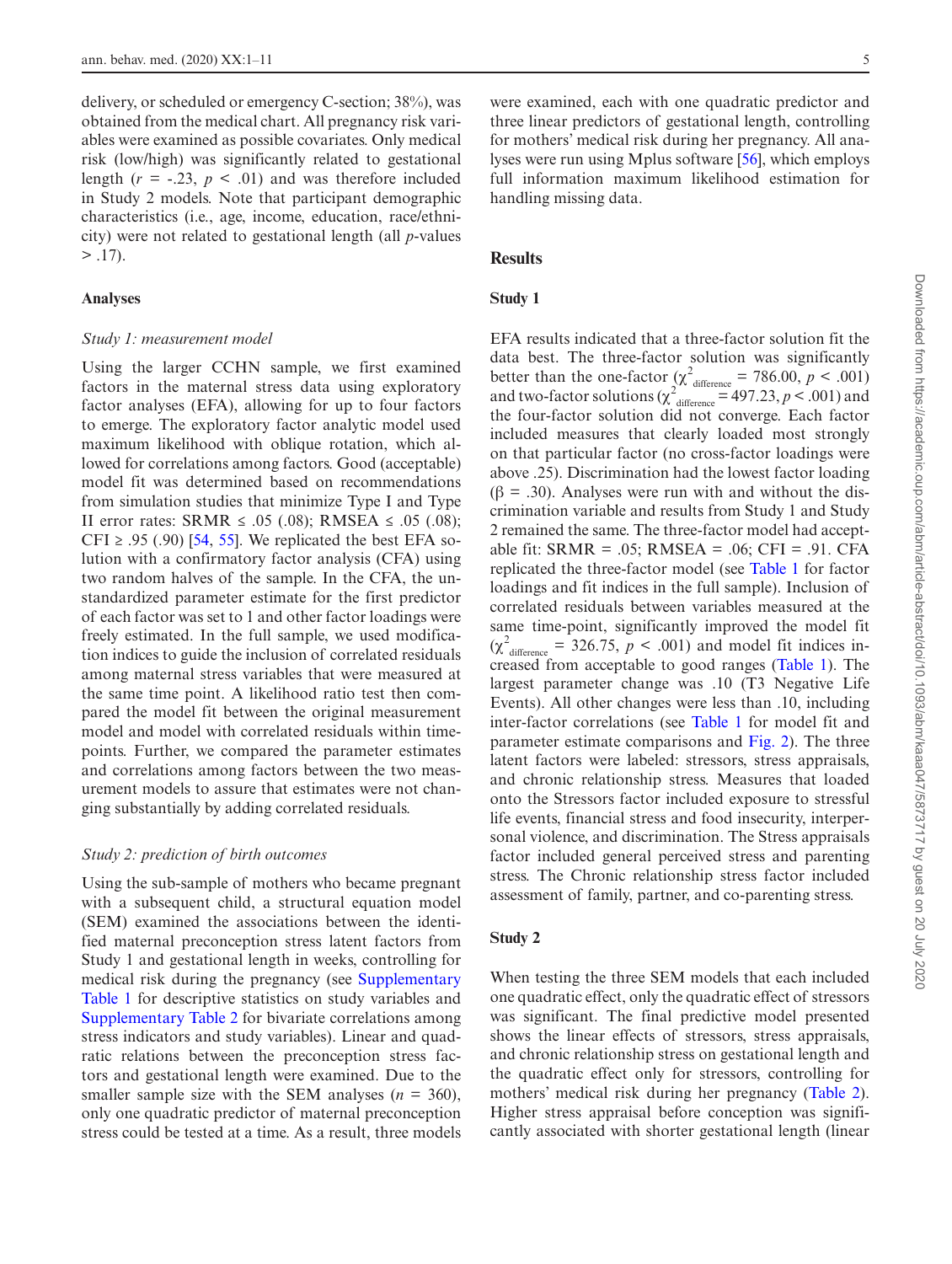| Fit                                 | CFI model<br>$\chi^2$ = 530, p < .001; CFI = .91;<br>$RMSEA = .06; SRMR = .047$ | CFI model with correlated residuals<br>$\chi^2$ = 203, p < .001; CFI = .97;<br>$RMSEA = .038$ ; $SRMR = .036$ |
|-------------------------------------|---------------------------------------------------------------------------------|---------------------------------------------------------------------------------------------------------------|
|                                     |                                                                                 |                                                                                                               |
| T1 perceived stress                 | .72                                                                             | .74                                                                                                           |
| T <sub>2</sub> perceived stress     | .79                                                                             | .78                                                                                                           |
| T <sub>3</sub> perceived stress     | .68                                                                             | .62                                                                                                           |
| T <sub>3</sub> parenting stress     | .49                                                                             | .43                                                                                                           |
| <b>Stressors</b>                    |                                                                                 |                                                                                                               |
| T1 negative life events             | .71                                                                             | .68                                                                                                           |
| T1 financial stress                 | .49                                                                             | .49                                                                                                           |
| T1 IPV                              | .54                                                                             | .55                                                                                                           |
| T1 discrimination                   | .29                                                                             | .30                                                                                                           |
| T <sub>3</sub> negative life events | .60                                                                             | .50                                                                                                           |
| <b>Chronic Relationship Stress</b>  |                                                                                 |                                                                                                               |
| T <sub>2</sub> family stress        | .48                                                                             | .47                                                                                                           |
| T <sub>2</sub> partner stress       | .91                                                                             | .91                                                                                                           |
| T <sub>2</sub> co-parenting stress  | .67                                                                             | .67                                                                                                           |
|                                     |                                                                                 |                                                                                                               |

<span id="page-5-0"></span>**Table 1.**  Model fit and standardized factor loadings in original measurement model and model with correlated residuals within variables measured at the same time-point  $(N = 2,637)$ 

Fit of the uncorrelated 3-factor solution was superior to the uncorrelated 1-factor solution ( $\chi^2 = 1,316$ ,  $p < .001$ ; CFI = .75; RMSEA = .09; SRMR = .076;  $\chi^2$ <sub>difference</sub> = 786,  $p < .001$ ).



<span id="page-5-1"></span>**Fig. 2.** Maternal stress measurement model (*N* = 2,637).

effect). There were significant quadratic effects of preconception stressors on gestational length and, therefore, the linear effect cannot be interpreted. Interpretation of

the quadratic effect indicates that low levels of stressors and high levels of stressors both relate to shorter gestational length, with longer gestational length associated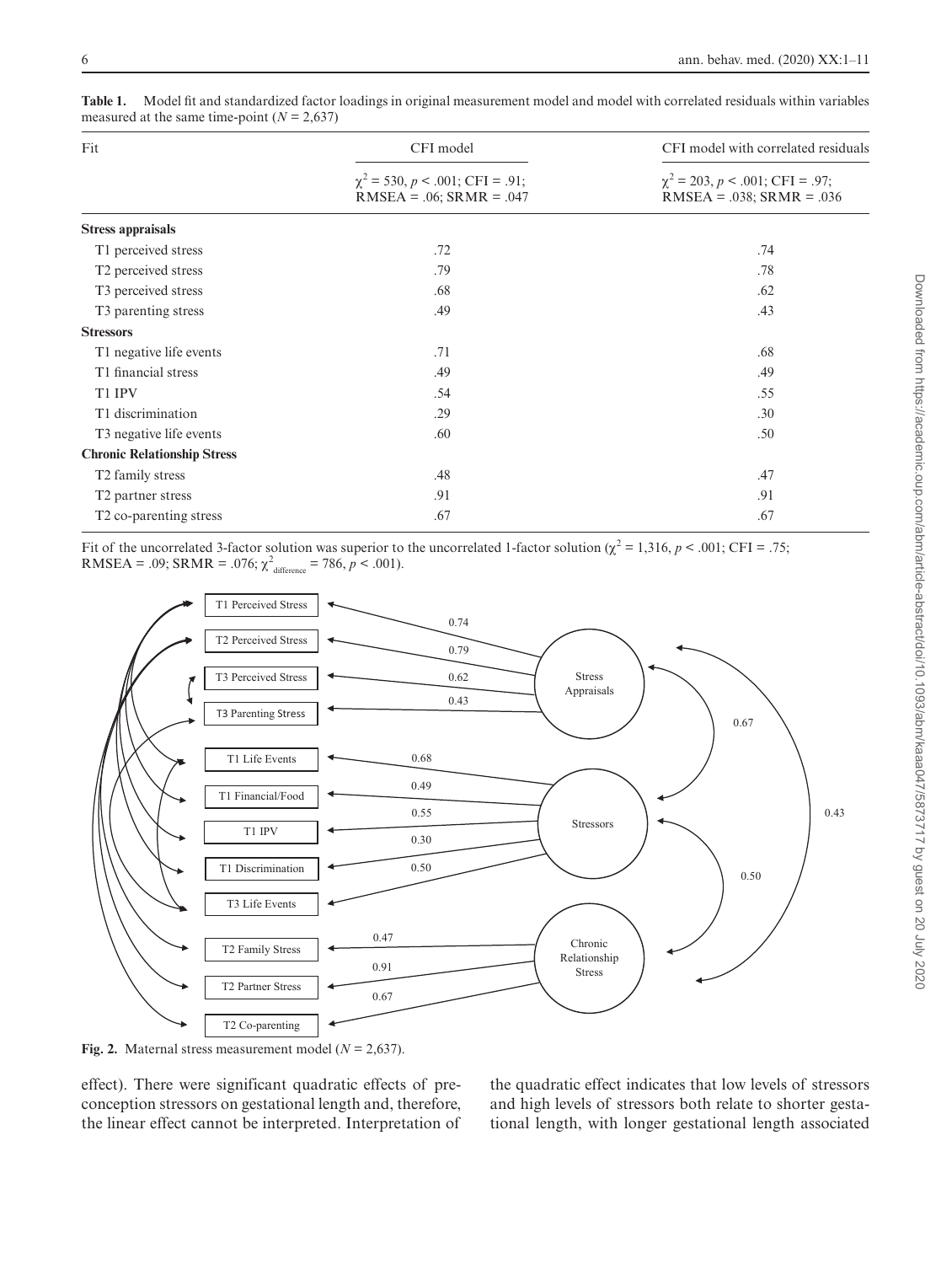<span id="page-6-0"></span>**Table 2.** Results from structural equation model of the linear and quadratic associations between preconception maternal stress and gestational length (*n* = 360)

|                                      | Gestational Length<br>$\beta$ ( <i>SE</i> ) |
|--------------------------------------|---------------------------------------------|
|                                      |                                             |
| Stress appraisals (linear)           | $-19(0.06)$ **                              |
| Stressors (linear)                   | $.59(.05)$ **                               |
| Stressors (quadratic)                | $-.52(.03)$ **                              |
| Chronic relationship stress (linear) | .05(0.06)                                   |
| Medical risk                         | $-.09$                                      |

 $*_{p}$  < .01

with moderate levels of stressors prior to conception [\(Fig. 3](#page-6-1)). This quadratic effect remained significant when the other latent preconception stress predictors were removed from the model. Preconception chronic relationship stress was not significantly associated with gestational length.

# **Discussion**

This prospective longitudinal study measured many forms of stress in a large, diverse sample of predominantly low-income women and derived three latent stress factors from the set of 12 stress measures. For those women who later became pregnant, we tested whether the derived stress factors independently predicted length of gestation in a linear or curvilinear manner. Results of both studies inform our understanding of maternal stress processes and of preconception stress and birth outcomes.

Consistent with the literature which distinguishes stress exposures from subjective responses [\[24](#page-9-21), [25](#page-9-29), [27,](#page-9-27) [28](#page-9-28), [30](#page-9-23)], Study 1 found support for two distinct stress factors representing stress appraisals (perceived stress and parenting stress) and stressors (negative life events, financial stress/food insecurity, interpersonal violence, discrimination). The stress appraisals factor captures the common definition of stress as perceived inability to cope with demands and feeling overwhelmed by ongoing stressors. The second latent factor, labeled stressors, represents more objective stressors and stress exposures. Notably, the stressors assessed in this study were mostly chronic ones, except for negative life events which includes both chronic and episodic stressors that may often have chronic sequalae (such as losing one's job). We also found a third latent factor reflecting close relationship stress which included stress in family and partner relationships and is of interest given that interpersonal stress is among the most potent stressors for health and wellbeing [\[57](#page-10-22), [58](#page-10-23)].



<span id="page-6-1"></span>**Fig. 3.** Curvilinear (quadratic) association between preconception exposure to stressors and gestational length (*n* = 360). Range of graph is restricted to the range of gestational length in the current sample (23–42 weeks).

Results from Study 2 showed that higher stress appraisals before conception were linearly associated with shorter gestational length, controlling for medical risk and other types of stressors. Levels of stressors before conception, on the other hand, showed a curvilinear effect, independent of stress appraisals, chronic relationship stress, and other covariates. Chronic relationship stress was not significantly associated with gestational length. The association between the latent stressors factor and gestational length reflects a moderate effect size (see [Fig. 2](#page-5-1) for associations of stressors with the number of weeks in utero), while the association between stress appraisals and gestational length reflects a small effect size (for each one unit increase on the stress appraisals factor, time in utero decreased by 1 week). Given that every additional day in utero benefits the fetus [[38,](#page-10-3) [39](#page-10-4)], even small effects on gestational length have important implications for health and development.

These findings echo the conclusions from prior pregnancy research showing that the type of stress matters with respect to how it predicts specific maternal and child outcomes (e.g., gestational length vs. birth weight) [\[1](#page-9-0)]. These results extend our knowledge to stress before conception, providing information on even earlier predictors of gestational length. Notably, these findings may or may not apply to birth weight despite strong correlation between gestational length and birthweight in the current sample. Previous epidemiological studies during the preconception period have shown significant associations between negative life events [[9–](#page-9-6)[11,](#page-9-7)[16\]](#page-9-13) or mental health measures [\[59](#page-10-24)] and adverse birth outcomes, but did not examine extensive measures of stress like those in the current study. Further, past work has not considered whether associations with birth outcomes are linear or not. The present findings indicate that the nature of the association of preconception stress with gestational length depends on the type of stress and that the association may not be linear for stressors.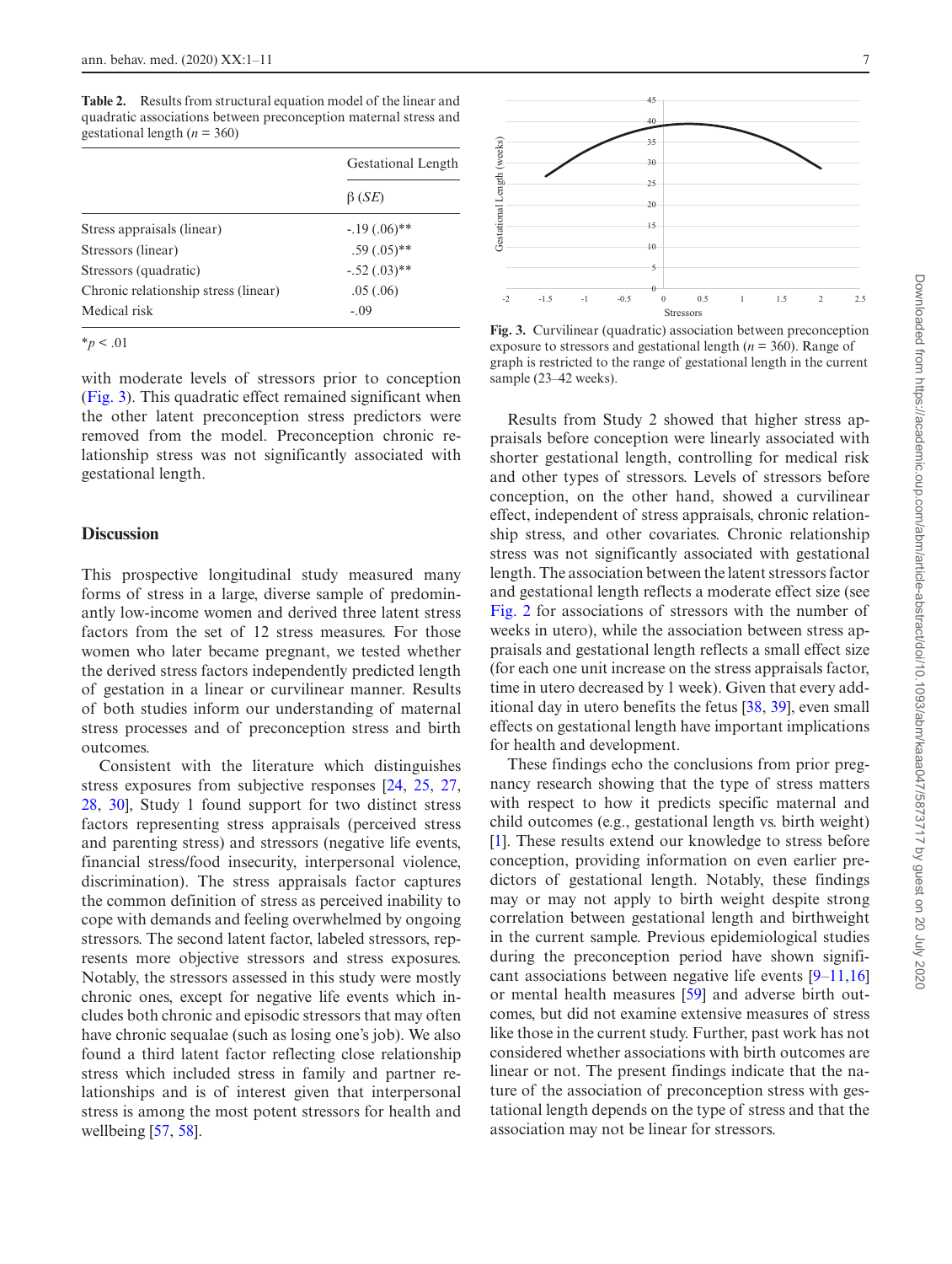The linear effect of stress appraisals on the length of gestation is consistent with widespread theory that stress during pregnancy is not healthy for mothers and fetuses, and leads to more adverse outcomes. However, this work extends that to the time before a woman conceives. High stress appraisals can adversely affect a pregnancy, particularly during embryonic implantation and placental and fetal development [\[15](#page-9-11)]. Greater appraisals of stress before conception may be consistent with a woman's stress appraisal tendencies during pregnancy, suggesting that this risk factor that can be targeted for earlier intervention. One likely mechanism of this association is cardiovascular risk, which would likely remain stable from preconception through the prenatal period, and has been linked with high stress appraisal and risk for preterm birth [\[60](#page-10-25), [61\]](#page-10-26). On the other hand, the linear effect of stress appraisals may also be specific to the preconception period.

Stress during the preconception period is thought to increase the risk for adverse birth outcomes via hormonal mechanisms that when dysregulated can set a stage for a less optimal pregnancy. Women with high appraised stress levels are also likely to have dysregulated stress hormones  $[62-64]$  $[62-64]$ . Prior to pregnancy, these dysregulated stress hormones could contribute to the maternal physiological milieu in which conception occurs and thus affect the placenta and/or fetal HPA axis, and mediate negative birth effects [\[65](#page-10-29)]. Consistent with this proposed mechanism, earlier work with this cohort demonstrated that maternal preconception cortisol was a stronger predictor of birth outcomes than prenatal cortisol [[40\]](#page-10-5). In addition, behavioral mechanisms may be implicated. For example, behavioral preparations, like good nutrition, good sleep, moderate physical activity, or taking vitamins (e.g., folic acid) before a pregnancy, may be suboptimal under stress and negatively impact the fetus  $[66]$  $[66]$ .

The curvilinear effect of exposure to stressors supports the view that not all stress is "bad stress" [[20\]](#page-9-17) and is consistent with previous suggestions that some stress in mothers may even be adaptive for the developing fetus [[19,](#page-9-16) [21](#page-9-18)]. Our results show that a moderate amount of stressors was associated with the longest gestational length. As discussed in the stress literature and shown in our factors, exposure to stressors is separate from an individual's appraisals of such stressors which also reflect their perception of their ability, or inability, to cope [[24,](#page-9-21) [27\]](#page-9-27), and also distinct from their actual coping strategies which were not measured in the current study. Therefore, while the current findings highlight the unique contribution of stressors, independently from how they are appraised, it is less clear how these two stress factors may interact. Women who have been exposed to a moderate level of stressors such as financial strain or negative life events may have developed adaptive coping strategies

that serve them well, thus mitigating the adverse influence of stressors at moderate levels on pregnancy outcomes. Future studies with adequate power should examine how appraisal of stressors and coping may buffer against the adverse effects of stressors on birth outcomes. When stressors become more severe and possibly traumatic, as with IPV or more lifelong and chronic discrimination, a woman's ability to cope effectively may be overtaxed and her physiology adversely affected, thus posing risk for her baby. It is not clear why women who have low levels of stressors before conception also have shorter gestations. Low stress may be confounded with other factors such as social isolation that account for the findings as noted in earlier work [\[29](#page-9-22)]. Given the novelty of this curvilinear analysis and finding, further research regarding women who report very low stress is warranted.

The longitudinal design of this study is a strength in that it enabled us to measure stressors before pregnancy and predict the outcome of a subsequent pregnancy. Another strength is that the study had measurements of multiple types of stress assessed with standardized measures by home interviews in a community sample. However, analyses did not adjust for stress in the prenatal period, precluding us from making firm statements about the unique associations with preconception stress based on these findings. It is possible that these types of stressors would continue to have impact during the prenatal period. We suggest that more confidence can be placed in the conclusion that preconception stressors are potent given that previous studies, including our own, have found stronger effects in the year prior to conception compared with pregnancy [[10,](#page-9-12) [11,](#page-9-7) [16](#page-9-13), [40\]](#page-10-5). Indeed some studies have found increased risk associated with preconception factors occurring as early as adolescence [\[67](#page-10-31)]. In this study, the timing of preconception measures ranged from 1 month to 4 years prior to conception which extends the preconception period beyond that typically examined in the literature which is no more than 1 year. Nevertheless, further investment in the study of preconception and prenatal stress effects and pathways to birth outcomes is warranted and may widen the window for effective preventive intervention to improve maternal and child health. For example, if health and psychosocial factors as early as adolescence are influential in future outcomes of pregnancy, then interventions at that time of life might be the most optimal for improving maternal and child health outcomes [\[68](#page-10-32), [69\]](#page-10-33).

Recognizing these strengths, the findings of the current study should be considered in light of limitations. First, although diversity typically enhances generalizability, the racial, ethnic, and socioeconomic composition of the study sample may limit the generalizability of the findings to populations not sampled in this study. For example, participants in this study were predominantly low-income and may have increased stress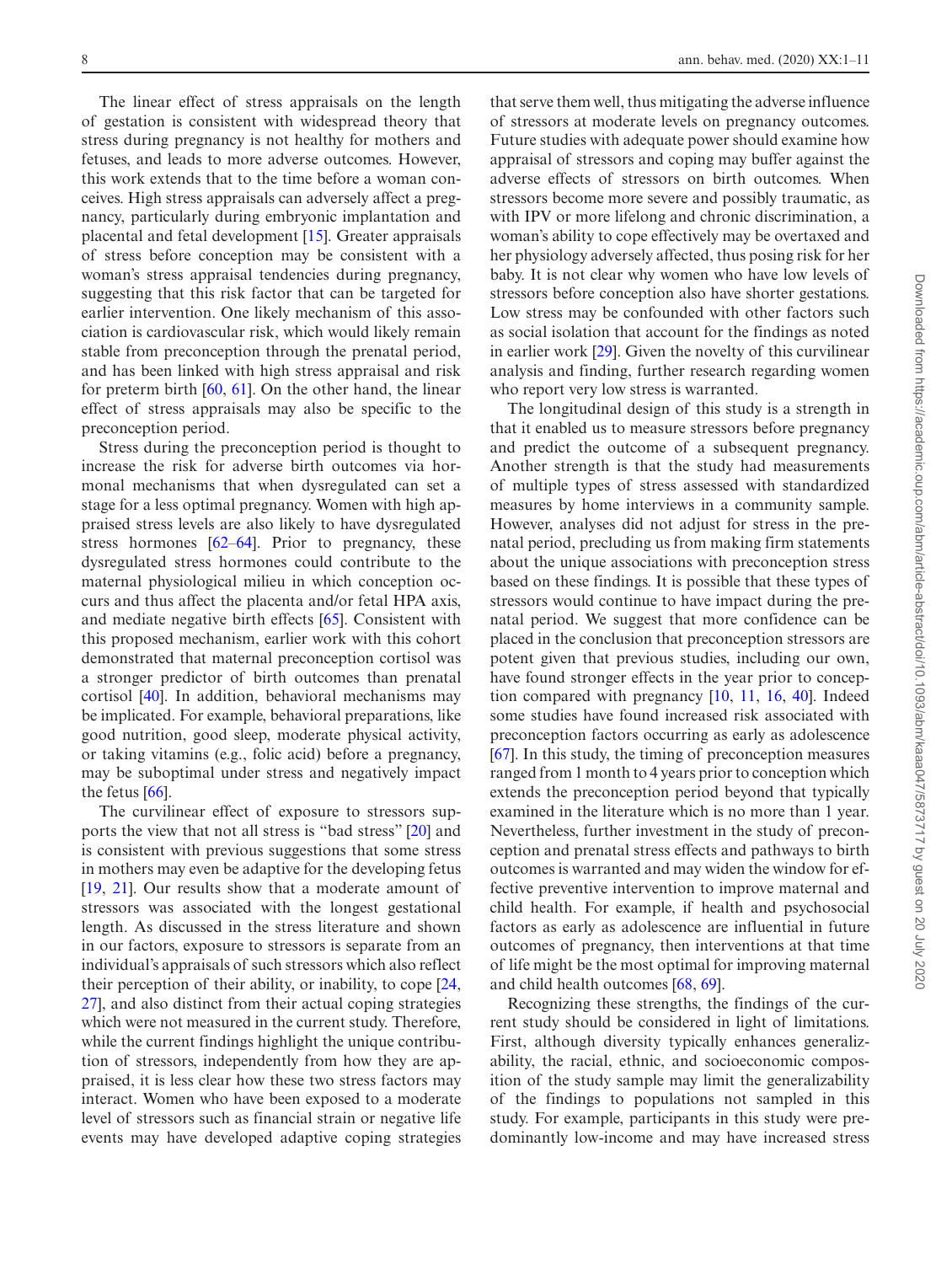exposure compared with higher-income populations. In addition, the preconception stress measured in the current study was assessed following a previous pregnancy and may reflect the outcomes of that pregnancy and the demands of parenting an infant. It is possible that the effects of stress on birth outcomes may differ as a function of parity. Further, the preconception stress variables were measured at different times in the study over the course of 1 year in the women's lives. It is possible that the *relationship stress* factor was not associated with gestational length because it was the only factor measured at just one time point (T2) and may be a less reliable indicator. Finally, as noted, there was variability in the length of the interpregnancy interval and, therefore, variability in the timing of the measurement of the preconception stress relative to the subsequent pregnancy. This limits the ability to pinpoint sensitive periods during which stress exposure may be most potent in the preconception period.

Current findings argue against conceptualizing stress as a unidimensional construct to study health at any time in life. Stress takes many forms, as is well known, yet conceptualization remains a topic of discussion [[24,](#page-9-21) [70](#page-10-34)]. Systematic investigation of multiple stress constructs and examination of underlying stress processes promises more clarity in terms of which type of stress matters for which health outcomes, for which populations, and when in the lifespan. This study points to preconception as a highly sensitive period when exposure to stressors and appraisal of these stressors can increase risk for shorter gestational length and demonstrates that the forms of these associations may differ depending on the type of stress. Curvilinear results suggest that exposure to some stressors before conception may not increase the risk for preterm birth, while greater stress appraisals is consistently associated with shorter gestational length across the full range of values. In summary, this study contributes to our understanding of the biopsychosocial etiological pathways that increase risk for adverse birth outcomes even before a pregnancy begins.

# **Supplementary Material**

Supplementary material is available at *Annals of Behavioral Medicine* online.

# **Acknowledgments**

This paper is based on data collected by the Child Community Health Network (CCHN), supported through cooperative agreements with the Eunice Kennedy Shriver National Institute of Child Health and Human Development (NICHD; U HD44207, U HD44219, U HD44226, U HD44245, U HD44253, U HD54791, U HD54019, U HD44226-05S1, U HD44245-06S1, R03 HD59584) and the National Institute for Nursing Research (U NR008929). N.E.M. was supported by the National Institute of Mental Health (5 T32 MH015750; C.D.S.) and the NICHD (5R01HD072021-05).

#### **Members of Each Site**

**Baltimore, MD:** Baltimore City Healthy Start, Johns Hopkins University

Community PI: M. Vance

Academic PI: C. S. Minkovitz; Co-Invs: P. O'Campo, P. Schafer Project Coordinators: N. Sankofa, K. Walton

**Lake County, IL**: Lake County Health Department and Community Health Center, the North Shore University Health System

Community PI: K. Wagenaar

Academic PI: M. Shalowitz

Co-Invs: E. Adam, G. Duncan\*, A. Schoua-Glusberg, C. McKinney, T. McDade, C. Simon

Project Coordinator: E. Clark-Kauffman

**Los Angeles, CA**: Healthy African American Families, Cedars-Sinai Medical Center, University of California, Los Angeles Community PI: L. Jones

Academic PI: C. Hobel; Co-PIs: C. Dunkel Schetter, M. C. Lu Project Coordinators: F. Jones, D. Serafin, D. Young

**North Carolina:** East Carolina University, NC Division of Public Health, NC Eastern Baby Love Plus Consortium, University of North Carolina, Chapel Hill

Community PIs: S. Evans, J. Ruffin, R. Woolard

Academic PI: J. Thorp; Co-Is J. DeClerque, C. Dolbier, C. Lorenz Project Coordinators: L. S. Sahadeo, K. Salisbury

**Washington, DC**: Virginia Tech Carilion Research Institute, Virginia Tech, Washington Hospital Center, Developing Families Center Community PI: L. Patchen; Academic PI: S. L. Ramey; Academic Co-PI R.Gaines Lanzi

Co-Invs: L. V. Klerman, M. Miodovnik, C. T. Ramey, L. Randolph Project Coordinator: N. Timraz

Community Coordinator: R. German

Data Coordination and Analysis Center DCAC (Pennsylvania State University)

PI: V. M. Chinchilli

Co-Invs: R, Belue, G. Brown Faulkner\*, M, Hillemeier, I. Paul, M. L. Shaffer

Project Coordinator: G. Snyder

Biostatisticians: E. Lehman, C. Stetter

Data Managers: J. Schmidt, K. Cerullo, S. Whisler

Programmers: J. Fisher, J, Boyer, M. Payton

**NIH** Program Scientists: V. J. Evans and T. N.K. Raju, Eunice Kennedy Shriver National Institute of Child Health and Human Development; L. Weglicki, National Institute of Nursing Research, Program Officers: M. Spittel\* and M. Willinger, NICHD; Y. Bryan,\* NINR.

**Steering Committee Chairs:** M. Phillippe (University of Vermont) and E. Fuentes-Afflick\* (University of California–San Francisco School of Medicine)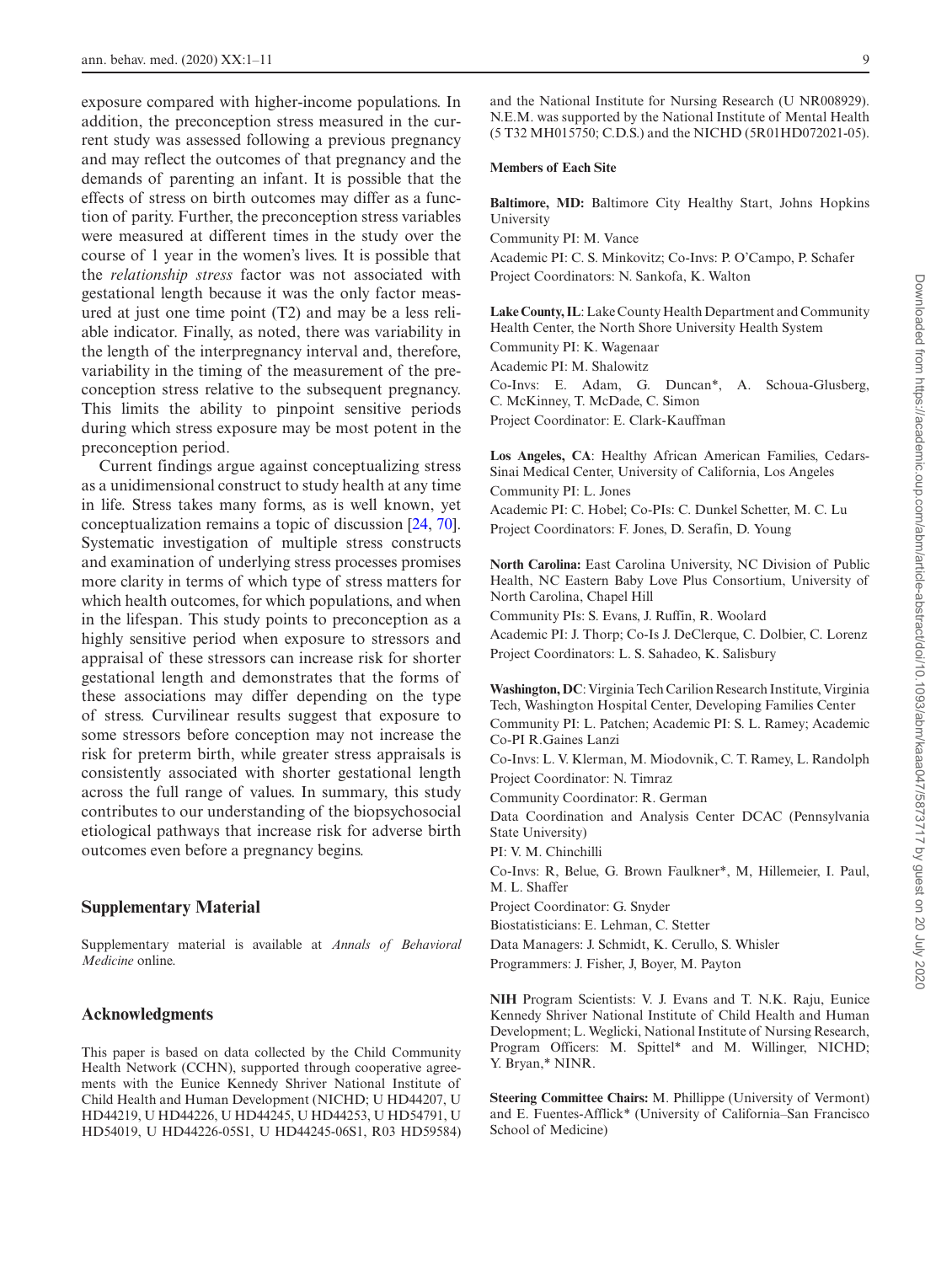\**Indicates those who participated in only the planning phase of CCHN.*

#### **Compliance with Ethical Standards**

**Authors' Statement of Conflict of Interest and Adherence to Ethical Standards** The authors declare that they have no conflict of interest.

**Authors' Contributions** C.D.S. was a CoPI of the CCHN LA site and C.H. was PI. C.D.S. was PI of the subsequent child follow-up study ("Preconception Study"). C.M.G. and N.E.M. were postdoctoral fellows and project coordinators and were involved in study design, data collection, and analyses. N.E.M. had primary responsibility for the writing. C.D.S. was involved in all phases.

**Ethical Approval** The institutional review boards at each site approved the study.

**Informed Consent** Individual participants provided consent to participate in the CCHN study and the subsequent child follow-up study.

# **References**

- <span id="page-9-0"></span>1. Dunkel Schetter C. Psychological science on pregnancy: Stress processes, biopsychosocial models, and emerging research issues. *Annu Rev Psychol.* 2011;62:531–558.
- <span id="page-9-25"></span>2. Lobel M, Dunkel Schetter C. Pregnancy and prenatal stress. In: Friedman HS, ed. *Encyclopedia of Mental Health*. 2nd ed. Waltham, MA: Academic Press; 2016:318–329.
- <span id="page-9-1"></span>3. Littleton HL, Bye K, Buck K, et al. Psychosocial stress during pregnancy and perinatal outcomes : A meta-analytic review. *J Psychosom Obstet Gynecol.* 2010;31:219–222.
- <span id="page-9-2"></span>4. Heron MP. *Deaths : Leading Causes for 2013*. Hyattsville, MD: National Center for Health Statistics; 2016.
- <span id="page-9-3"></span>5. Bhutta AT, Cleves MA, Casey PH, Cradock MM, Anand KJ. Cognitive and behavioral outcomes of school-aged children who were born preterm: A meta-analysis. *JAMA.* 2002;288:728–737.
- 6. McGowan JE, Alderdice FA, Holmes VA, Johnston L. Early childhood development of late-preterm infants: A systematic review. *Pediatrics.* 2011;127:1111–1124.
- <span id="page-9-4"></span>7. Vohr BR, Wright LL, Dusick AM, et al. Neurodevelopmental and functional outcomes of extremely low birth weight infants in the National Institute of Child Health and Human Development Neonatal Research Network, 1993–1994. *Pediatrics.* 2000;105:1216–1226.
- <span id="page-9-5"></span>8. Weisman CS, Hillemeier MM, Chase GA, et al. Preconceptional health: Risks of adverse pregnancy outcomes by reproductive life stage in the Central Pennsylvania Women's Health Study (CePAWHS). *Womens Health Issues.* 2006;16:216–224.
- <span id="page-9-6"></span>9. Khashan AS, McNamee R, Abel KM, et al. Rates of preterm birth following antenatal maternal exposure to severe life events: A population-based cohort study. *Hum Reprod.* 2009;24:429–437.
- <span id="page-9-12"></span>10. Precht DH, Andersen PK, Olsen J. Severe life events and impaired fetal growth: A nation-wide study with complete follow-up. *Acta Obstet Gynecol Scand.* 2007;86:266–275.
- <span id="page-9-7"></span>11. Class QA, Khashan AS, Lichtenstein P, Långström N, D'Onofrio BM. Maternal stress and infant mortality: The importance of the preconception period. *Psychol Sci.* 2013;24:1309–1316.
- <span id="page-9-8"></span>12. Shonkfoff JP, Garner AS. The lifelong effects of early childhood adversity and toxic stress. *Pediatrics.* 2012;36:102–108.
- <span id="page-9-9"></span>13. Misra DP, Guyer B, Allston A. Integrated perinatal health framework. A multiple determinants model with a life span approach. *Am J Prev Med.* 2003;25:65–75.
- <span id="page-9-10"></span>14. Witt WP, Litzelman K, Cheng ER, Wakeel F, Barker ES. Measuring stress before and during pregnancy: A review of population-based studies of obstetric outcomes. *Matern Child Health J.* 2014;18:52–63.
- <span id="page-9-11"></span>15. Keenan K, Hipwell AE, Class QA, Mbayiwa K. Extending the developmental origins of disease model: Impact of preconception stress exposure on offspring neurodevelopment. *Dev Psychobiol.* 2018;60:753–764.
- <span id="page-9-13"></span>16. Khashan AS, McNamee R, Abel KM, et al. Reduced infant birthweight consequent upon maternal exposure to severe life events. *Psychosom Med.* 2008;70:688–694.
- <span id="page-9-14"></span>17. Witt WP, Mandell KC, Wisk LE, et al. Infant birthweight in the US: The role of preconception stressful life events and substance use. *Arch Womens Ment Health.* 2016;19:529–542.
- <span id="page-9-15"></span>18. Dunkel Schetter C, Tanner L. Anxiety, depression and stress in pregnancy: Implications for mothers, children, research, and practice. *Curr Opin Psychiatry.* 2012;25:141–148.
- <span id="page-9-16"></span>19. DiPietro JA. Maternal influences on the developing fetus. In: *Maternal Influences on Fetal Neurodevelopment*. New York, NY: Springer; 2010;19–32.
- <span id="page-9-17"></span>20. Sapolsky RM. Stress and the brain: Individual variability and the inverted-U. *Nat Neurosci.* 2015;18:1344–1346.
- <span id="page-9-18"></span>21. Dipietro JA. The role of prenatal maternal stress in child development. *Sage.* 2004;13:71–74.
- <span id="page-9-19"></span>22. DiPietro JA, Ghera MM, Costigan K, Hawkins M. Measuring the ups and downs of pregnancy stress. *J Psychosom Obstet Gynaecol.* 2004;25:189–201.
- <span id="page-9-20"></span>23. DiPietro JA, Novak MF, Costigan KA, Atella LD, Reusing SP. Maternal psychological distress during pregnancy in relation to child development at age two. *Child Dev.* 2006;77:573–587.
- <span id="page-9-21"></span>24. Epel ES, Crosswell AD, Mayer SE, et al. More than a feeling: A unified view of stress measurement for population science. *Front Neuroendocrinol.* 2018;49:146–169.
- <span id="page-9-29"></span>25. Cohen S, Kessler RC, Gordon LU. *Measuring Stress: A Guide for Health and Social Scientists*. New York: Oxford University Press on Demand, 1997.
- 26. Lazarus RS. Theory-based stress measurement. *Psychol Inq.* 1990;1:3–13.
- <span id="page-9-27"></span>27. Lazarus RS, Folkman S. *Stress, Appraisal, and Coping*. New York: Springer. 1984.
- <span id="page-9-28"></span>28. Lobel M, Dunkel-schetter C. Conceptualizing stress to study effects on health: Environmental, perceptual, and emotional components. *Anxiety Res.* 1990;3:213–230.
- <span id="page-9-22"></span>29. Lobel M. Conceptualizations, measurement, and effects of prenatal maternal stress on birth outcomes. *J Behav Med.* 1994;17:225–272.
- <span id="page-9-23"></span>30. Hammen C, Kim EY, Eberhart NK, Brennan PA. Chronic and acute stress and the prediction of major depression in women. *Depress Anxiety.* 2009;26:718–723.
- <span id="page-9-24"></span>31. Lepore SJ. Social–environmental influences on the chronic stress process. In: Gottlieb BH, ed. *Coping with Chronic Stress*. Boston, MA: Springer; 1997:133–160.
- <span id="page-9-26"></span>32. Kramer MR, Hogue CJ, Dunlop AL, Menon R. Preconceptional stress and racial disparities in preterm birth: An overview. *Acta Obstet Gynecol Scand.* 2011;90:1307–1316.
- 33. Lobel M, Dunkel-Schetter C, Scrimshaw SC. Prenatal maternal stress and prematurity: A prospective study of socioeconomically disadvantaged women. *Health Psychol.* 1992;11:32–40.